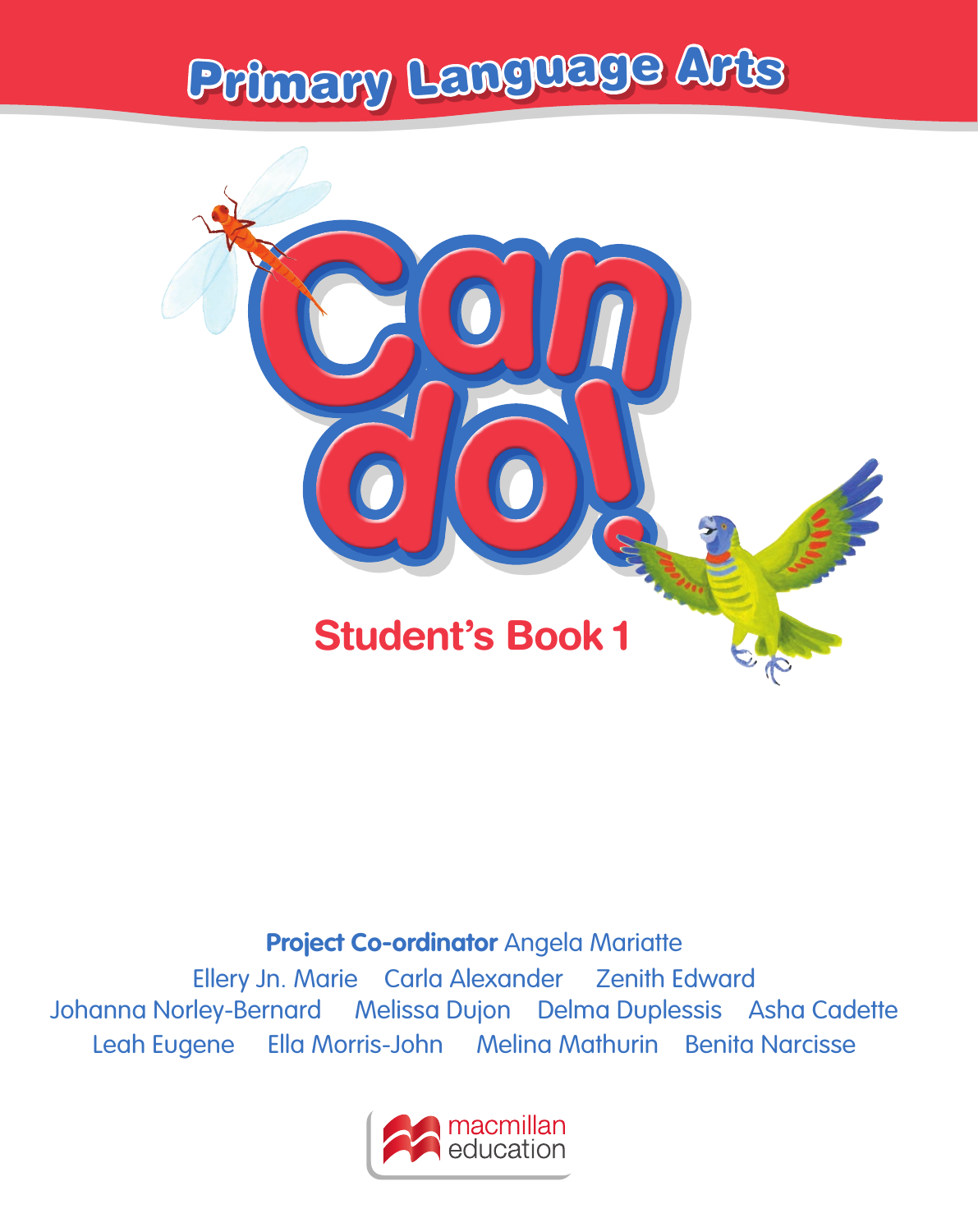### **Contents**

<span id="page-1-0"></span>

|        | <b>Introduction 3</b><br>Scope and sequence 4 |  |  |  |  |
|--------|-----------------------------------------------|--|--|--|--|
|        |                                               |  |  |  |  |
|        | Review 6                                      |  |  |  |  |
| Unit 1 | <b>Back to School</b> 11                      |  |  |  |  |
| Unit 2 | The Birthday Party 16                         |  |  |  |  |
| Unit 3 | The Invitation 21                             |  |  |  |  |
|        |                                               |  |  |  |  |

- **Unit 4 ABC** 26
- **Unit 5 Instructions** 31
- **Unit 6 St. Lucian Tales** 36  **Revision 1** 41
- **Unit 7 The Beach** 45
- **Unit 8 Plants of St. Lucia** 50
- **Unit 9 My Favourite Place** 55
- **Unit 10 Words Around Us** 60
- **Unit 11 Rhymes** 65
- **Unit 12 Fables** 70

 **Revision 2** 75

- **Unit 13 The Camera** 79
- **Unit 14 Rain** 84
- **Unit 15 Animal Stories** 89
- **Unit 16 Fact and Fiction** 94
- **Unit 17 People Who Help Us** 99
- **Unit 18 Moving On** 104

 **Revision 3** 109

 **Listening scripts** 113

**Index 119** 

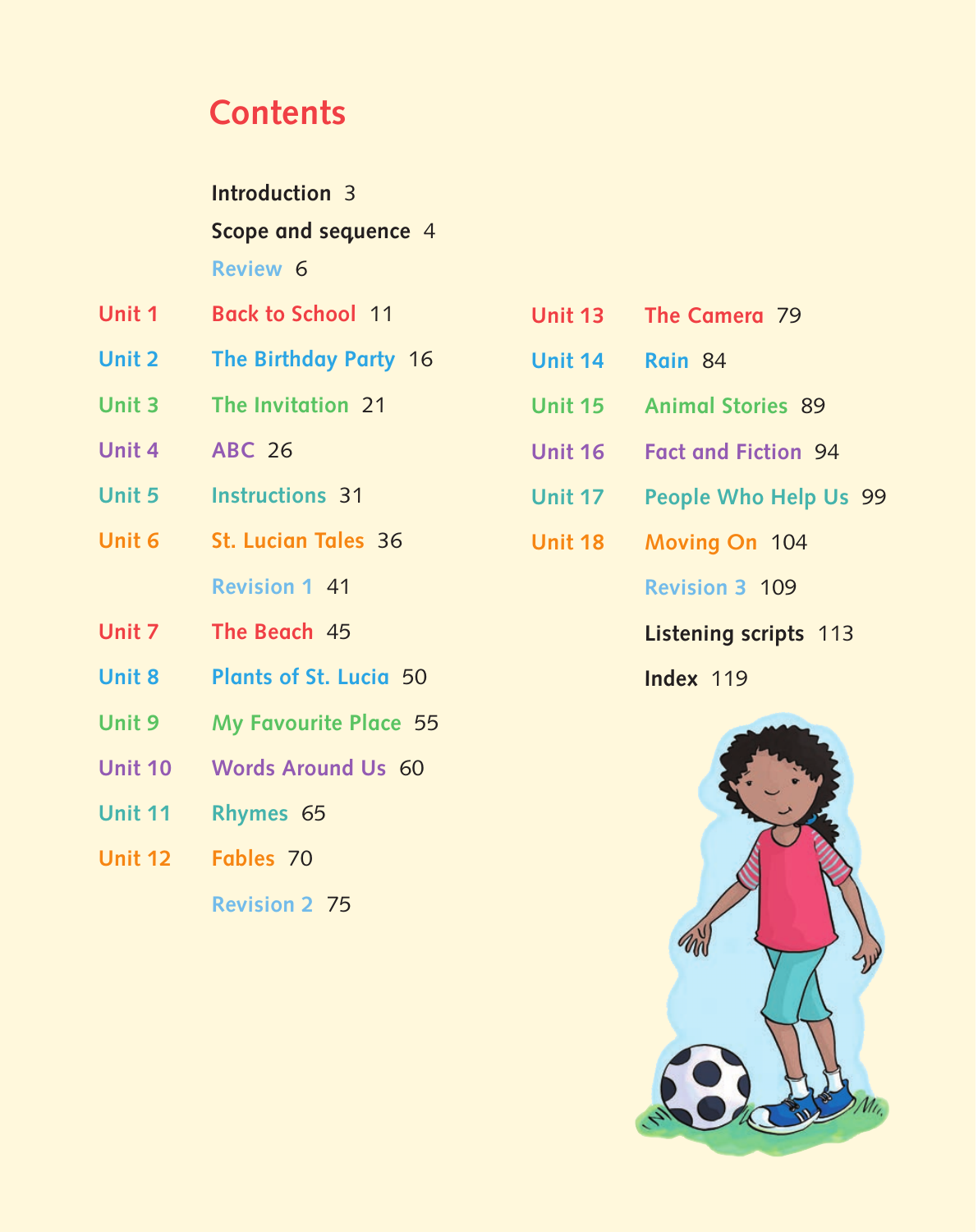### <span id="page-2-0"></span>**[Introduction](#page-1-0)**

The CAN DO! Series is the revised edition of what were known as the 'CLAP books', but commonly referred to as the 'CAMDU books'. This revised edition responds to the wishes of the teachers and the needs of the students. Teachers were keen that it should be an integrated Language Arts text. The skills of listening and speaking, reading and writing and reviewing are therefore incorporated in the texts, providing practice activities for students to improve and extend their Language Arts. For the first time, audio recordings are included to provide speaking models and standards for students.

For each of the Grades K, 1 and 2, the new edition now consists of a Student's Book and  $\alpha$ Workbook instead of the three previous texts of Reader, Workbook and Activity Book. In addition, a Teacher's Handbook will accompany each level.

The new CAN DO! texts were developed in collaboration with classroom teachers who revised the existing texts and added new scripts. The texts for Kindergarten and Grades 1 and 2 will be available in September 2015 and those for Grades 3–6 in September 2016.

The CAN DO! series is a labour of love by experienced educators providing rich and relevant activities in listening and speaking, reading, writing and reviewing to enrich the practice of standard English. Phonics activities provide opportunities for reading and writing, particularly in Grades K and 1. The narrative passages reflect our rich cultural heritage in the stories of Compere Lapin and Brer Anansi and the expository texts provide for the integration of Science and Social Studies.

The new series has developed into a delightful and lively programme with vibrant photographs, illustrations, graphs and charts that portray our Caribbean culture.

My gratitude goes to the teachers who worked tirelessly to write and revise the scripts. My deepest appreciation is extended to the persons whose photographs were used and the photographers for an excellent job. To the classroom teachers, I implore you to make effective use of the texts, integrating them into the curriculum to provide our children with rich and rewarding experiences in the classroom and beyond.

Many thanks to the Macmillan team for their professional guidance.

*Angela Mariatte (Project Co-ordinator) Curriculum Specialist, Language Arts*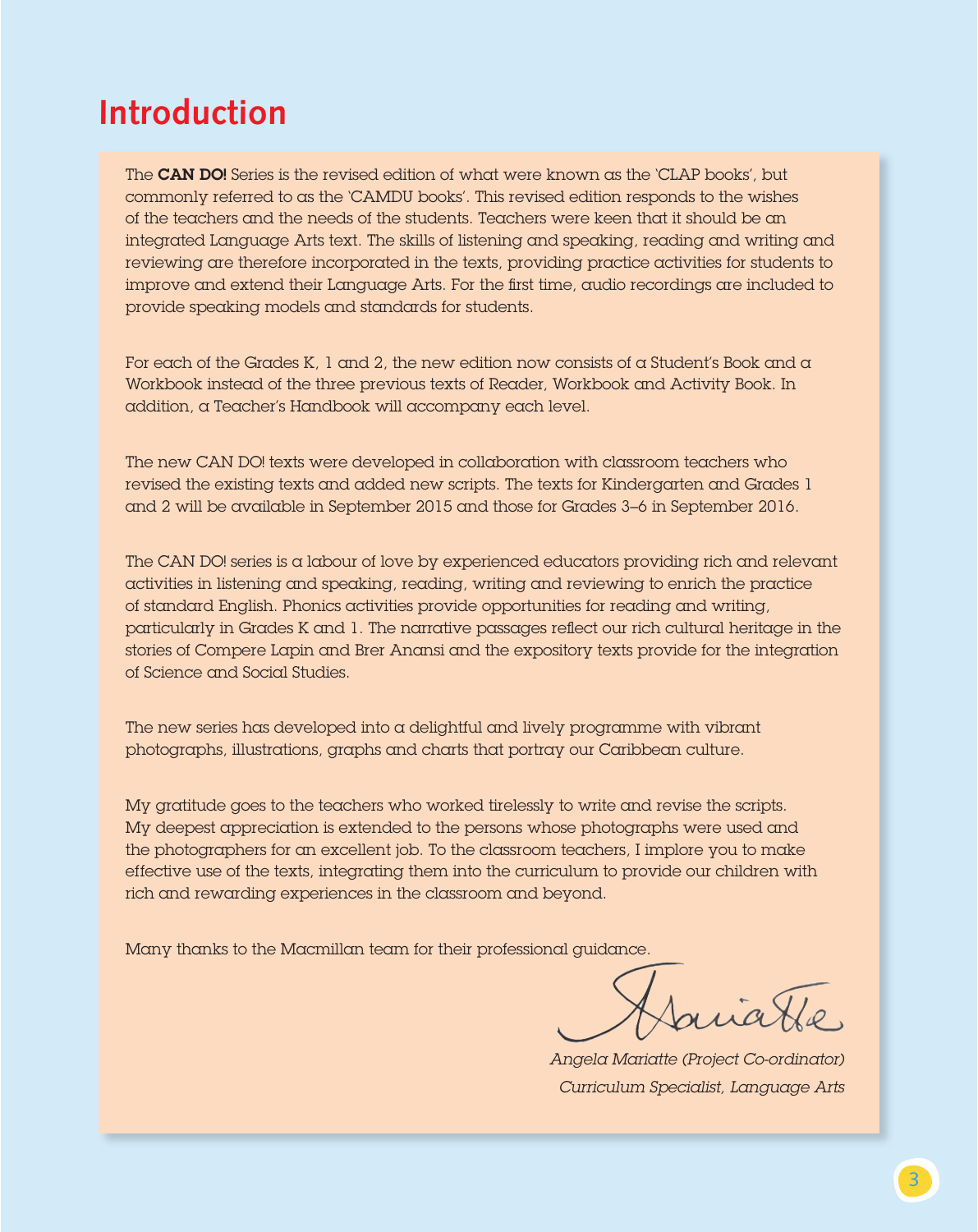## <span id="page-3-0"></span>**Scope and [Sequence](#page-1-0)**

| <b>Unit</b>       | <b>Listening and</b><br>speaking                 | <b>Reading and</b><br>comprehension                               | <b>Phonics</b>                                    | Language                                              | <b>Writing</b>                                          |
|-------------------|--------------------------------------------------|-------------------------------------------------------------------|---------------------------------------------------|-------------------------------------------------------|---------------------------------------------------------|
| <b>Review</b>     | Describe picture                                 | Match pictures<br>and sentences                                   | Revise initial<br>and final<br>consonants         |                                                       | Reorder<br>sentences<br>Complete<br>sentences           |
| 1                 | Exchange<br>personal<br>information              | <b>Realistic story</b><br><b>Back to School</b>                   | Match words<br>and pictures                       | <b>Sentences:</b><br>capital letters<br>and full stop | Re-write story in<br>order                              |
| $\overline{2}$    | Describe a<br>celebration                        | <b>Realistic story</b><br>The Birthday<br>Party                   | <b>Initial sounds</b><br>in one-syllable<br>words | Classification                                        | Match pictures<br>and sentences<br>Write<br>description |
| 3                 | <b>Understand and</b><br>give dates of<br>events | <b>Environmental</b><br>print<br>Invitation and<br>calendar       | Short vowel<br>sounds                             | Days and<br>months                                    | Write an<br>invitation                                  |
| $\overline{4}$    | Listen to and<br>recite rhymes                   | <b>Poems</b><br>ABC poem                                          | Find rhyming<br>words                             | Singular and<br>plural:<br>is/are                     | Write a rhyming<br>poem                                 |
| 5                 | Follow and give<br>instructions                  | <b>Instructions</b><br>How to make<br>lime juice                  | Final<br>consonants                               | Instructions                                          | Write<br>instructions                                   |
| $6\overline{6}$   | Listen to and<br>retell traditional<br>story     | <b>Traditional story</b><br>Beginning,<br>middle, end of<br>story | <b>CVC</b> words                                  | Pronouns: he,<br>she, it                              | Retell story:<br>beginning,<br>middle and end           |
| <b>Revision 1</b> |                                                  | <b>Realistic story</b><br>Shopping                                | Initial and final<br>consonants,<br>rhyming words | Pronouns, days<br>are                                 | Re-order<br>of week, is and sentences to tell<br>story  |
| $\overline{7}$    | Talk about trip<br>to beach                      | <b>Realistic story</b><br>On the Beach                            | <b>Initial sound</b><br>blends with I             | <b>Statements</b><br>questions                        | Write sentences<br>about pictures                       |
| $\boldsymbol{8}$  | Listen to factual<br>account, discuss<br>plants  | <b>Factual text</b><br>Plants in St.<br>Lucia                     | Initial sound<br>blends with r                    | <b>Plural nouns</b><br>with $-s$                      | Fact file about<br>plants                               |
| 9                 | Description of<br>bedroom                        | <b>Descriptive text</b><br>Anna's Favourite<br>Place              | Blends st, sk, sp                                 | Adjectives                                            | Write about<br>beach<br>Use word web<br>to plan         |
| 10                | Listen to<br>and create<br><b>advertisements</b> | <b>Environmental</b><br>print<br>Advertisements                   | Final blend -ck                                   | Numbers:<br>words and<br>numerals                     | Create own<br>advertisement                             |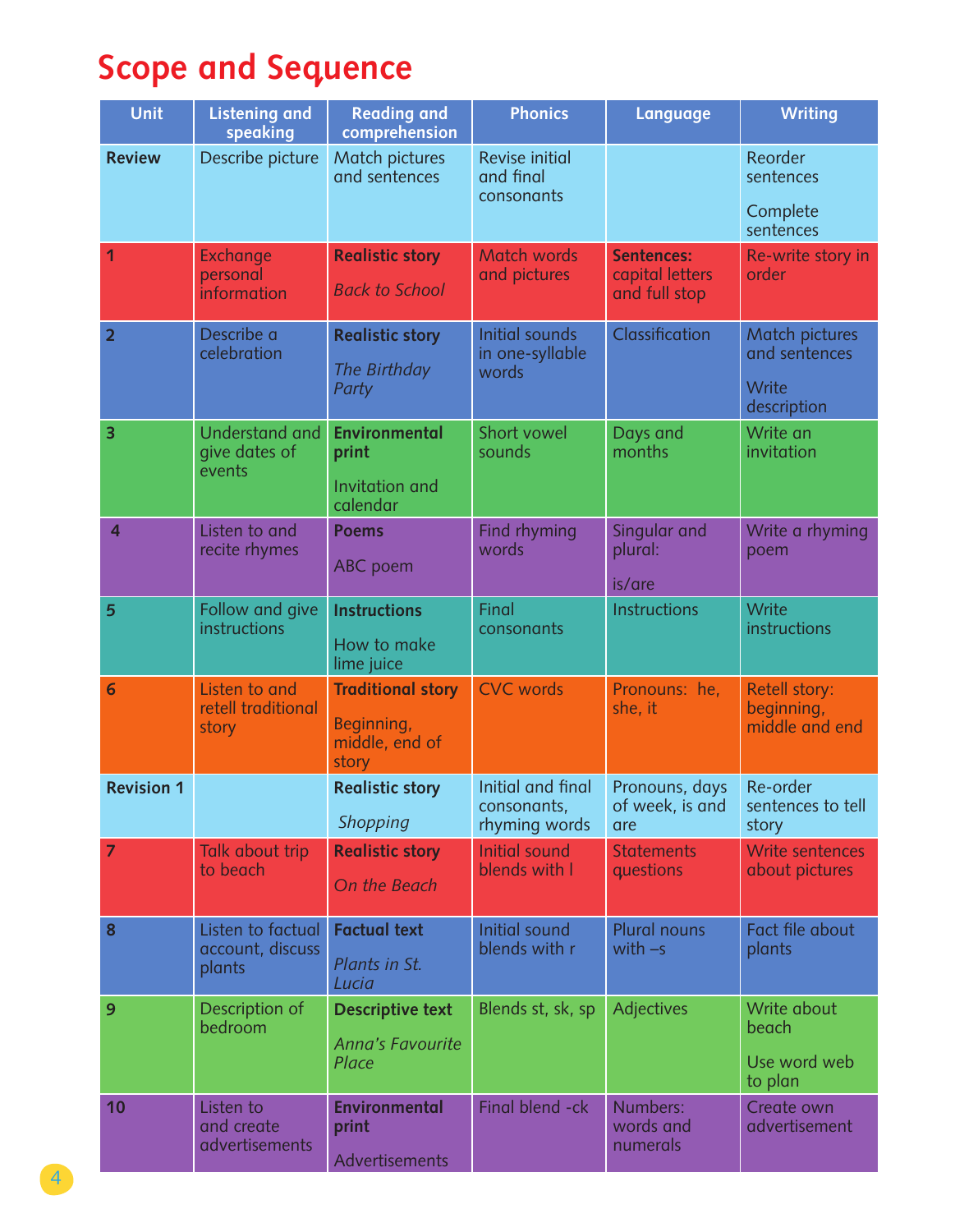| Unit              | <b>Listening and</b><br>speaking                  | <b>Reading and</b><br>comprehension                             | <b>Phonics</b>                                          | <b>Language</b>                                   | <b>Writing</b>                                |
|-------------------|---------------------------------------------------|-----------------------------------------------------------------|---------------------------------------------------------|---------------------------------------------------|-----------------------------------------------|
| 11                | Poems with<br>rhymes                              | <b>Poetry</b><br>Mice                                           | <b>Double</b><br>consonants: -ff,<br>$-II, -SS$         | Opposites                                         | Write poems<br>about animals                  |
| 12                | Listen to and<br>role play<br>traditional story   | <b>Traditional story</b><br>The Farmer, his<br>Wife and the Hen | Digraphs ch, sh                                         | His and her                                       | <b>Picture Story</b><br><b>Story elements</b> |
| <b>Revision 2</b> |                                                   | <b>Traditional story</b><br>The Blind Men and<br>the Elephant   | <b>Initial blends</b><br>with I / r, ch /<br>sh         | Plurals, his and<br>her, opposites,<br>adjectives | Complete a<br>gapped story                    |
| 13                | Listen to and<br>discuss story                    | <b>Realistic story</b><br>The New Camera                        | Digraphs th,<br>wh                                      | <b>Plurals of nouns</b><br>ending -ch, sh, x      | Picture story<br>with new<br>ending           |
| 14                | <b>Action rhymes</b>                              | <b>Poem</b><br>Rain                                             | Words with ay/<br>ai                                    | Parts of body                                     | Poem about<br>the weather                     |
| 15                | Listen to and<br>retell traditional<br>story      | <b>Traditional story</b><br>The Fox and the<br>Crow             | Words with oi/<br>oy                                    | Past tense                                        | Complete a<br>form about<br>reading           |
| 16                | Prepare<br>questions, listen<br>to talk           | <b>Fact and fiction</b><br><b>Turtles</b>                       | Words with ee<br>/ ea                                   | Compound<br>words                                 | Factual<br>paragraph<br>about animals         |
| 17                | Use a plan to<br>listen to and<br>give directions | <b>Factual text</b><br>People who Help<br>$\overline{u}$        | Words with ou/<br><b>OW</b>                             | <b>Give directions</b><br>using a plan            | Paragraph<br>about person<br>who helps us     |
| 18                | <b>Discuss holiday</b><br>plans                   | <b>Realistic story</b><br><b>Moving On</b>                      | Segment 2-3<br>syllable words                           | <b>Future tense</b>                               | Write a letter                                |
| <b>Revision 3</b> |                                                   | <b>Factual text</b><br><b>The Bus Driver</b>                    | <b>Vowel and</b><br>consonant<br>digraphs,<br>syllables | Past and future,<br>directions,<br>compound words | Past and future<br>sentences                  |